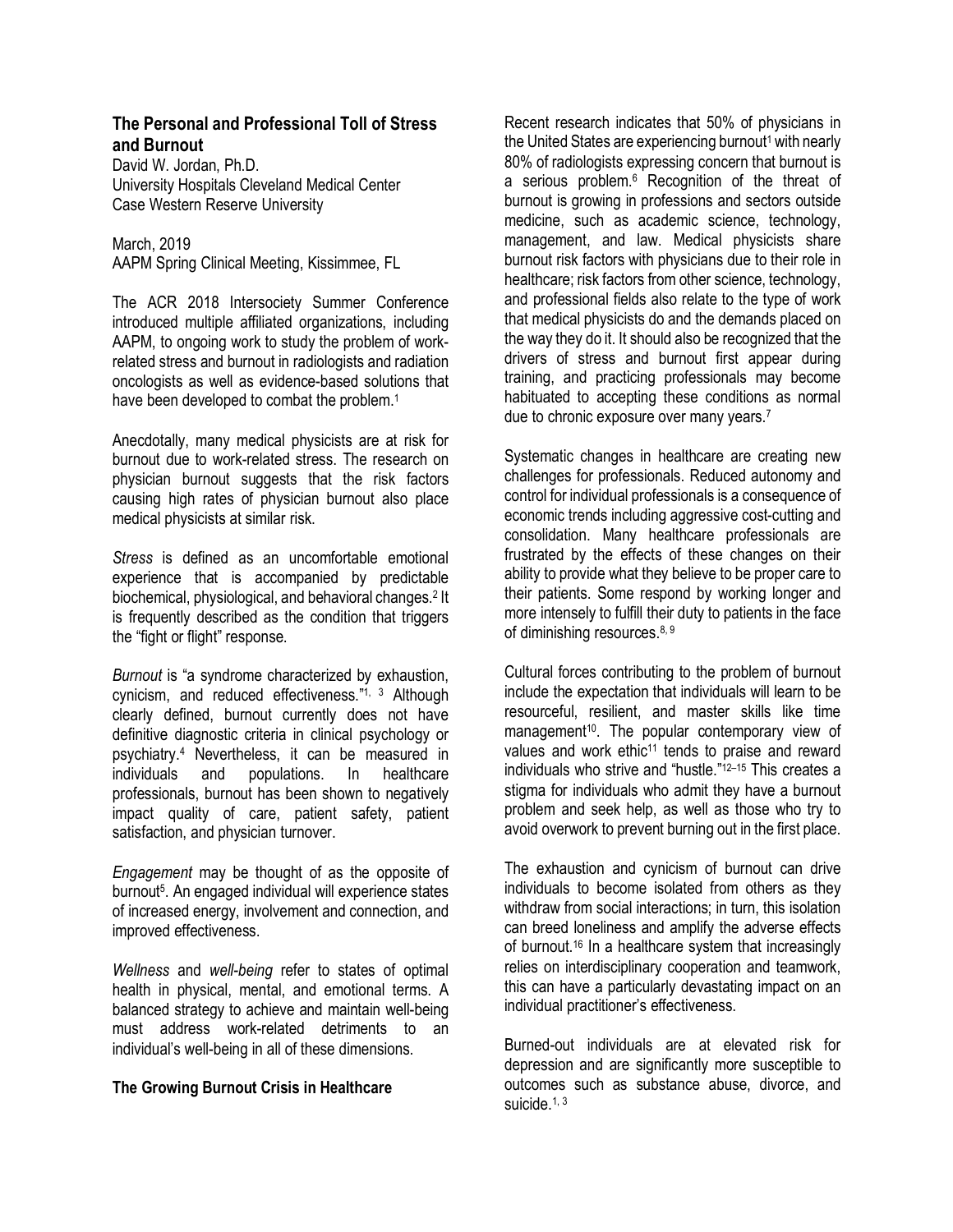In the healthcare setting, burnout has been shown to compromise the performance of physicians and other providers, manifesting as increased error rates, reduced adherence to evidence-based guidelines, and altered patterns in prescribing and test ordering. These performance deficits lead to poorer patient outcomes, reduced patient safety, reduced patient satisfaction, and increased risk of malpractice liability.

The cognitive and behavioral consequences of burnout can render an individual impaired to practice in addition to raising the likelihood of substance abuse. Healthcare professionals who are already tasked to be aware of potentially-impaired colleagues should be aware of burnout as another source of impairment. Practitioners who engage in disruptive or abusive behavior, make significant errors, or deviate from accepted and established practices should be promptly assessed for impairment (regardless of the cause) and removed from the clinical environment if warranted. Ideally, a formal mechanism for this exists in the institution. Informally, colleagues who are alert to signs of trouble in a colleague and reach out to offer assistance are instrumental in mitigating adverse events while helping establish a more supportive community environment in their workplace.

### **The Challenge for Medical Physicists**

The science of measuring and managing stress and burnout in medicine is maturing rapidly and it is imperative that the medical physics profession follow suit. Medical physicists are well equipped to apply their skills and use established tools and methods to study the problem of burnout in the profession. This exercise in systems-based practice is an essential element of practice management and quality improvement for individual practices as well as for the profession as a whole.

Personal well-being for the healthcare provider is considered the "Fourth Aim" in modern healthcare, recognizing its inextricable connection to quality and safety of care and patient experience, containment of costs, and improved health for patients.17

### **Factors Driving Stress and Burnout**

Shanafelt and Noseworthy<sup>3</sup> describe seven characteristics of the physician work environment that can drive individuals toward either burnout or engagement:

- Efficiency and resources
- Workload and job demands
- Control and flexibility
- Meaning in work
- Organizational culture and values
- Social support and community at work
- Work-life integration

These characteristics also apply to the medical physics work environment. Each category is a potential source of stress when there is a difference between the conditions that exist and the individual's preferred or desired state. For example, an individual who desires a high level of meaning in their work, but perceives their job duties to be routine, tedious, or lacking in impact will feel stress as result. Individuals have different preferences within these categories and ascribe different relative importance to the categories themselves, and different departments, teams, and institutions provide different conditions.

One common source of stress is the influence of compensation plans on individuals' preferences and choices.1 A compensation plan that financially rewards high volumes of work (such as reports or procedures) can induce individuals to take on a much larger workload than they would naturally prefer in pursuit of higher compensation. Medical physicists feeling economic pressure to build savings, provide for family or future expenses, and other motivations are more likely to take on stress-inducing workloads and to try to sustain them for long periods of time, driving them toward burnout. Such volume-based compensation plans rarely include balancing mechanisms to incentivize maintaining a healthy workload and prevent this scenario.

Another concerning trend is that across all of healthcare, there are progressively fewer resources to go around while consolidation concentrates control in fewer, higher-level managers and executives. Organizations that can currently provide their employees with satisfactory levels of resources and control over their work are systematically losing this margin; in places where stress already exists, the gap is likely to grow and thus stress is likely to increase.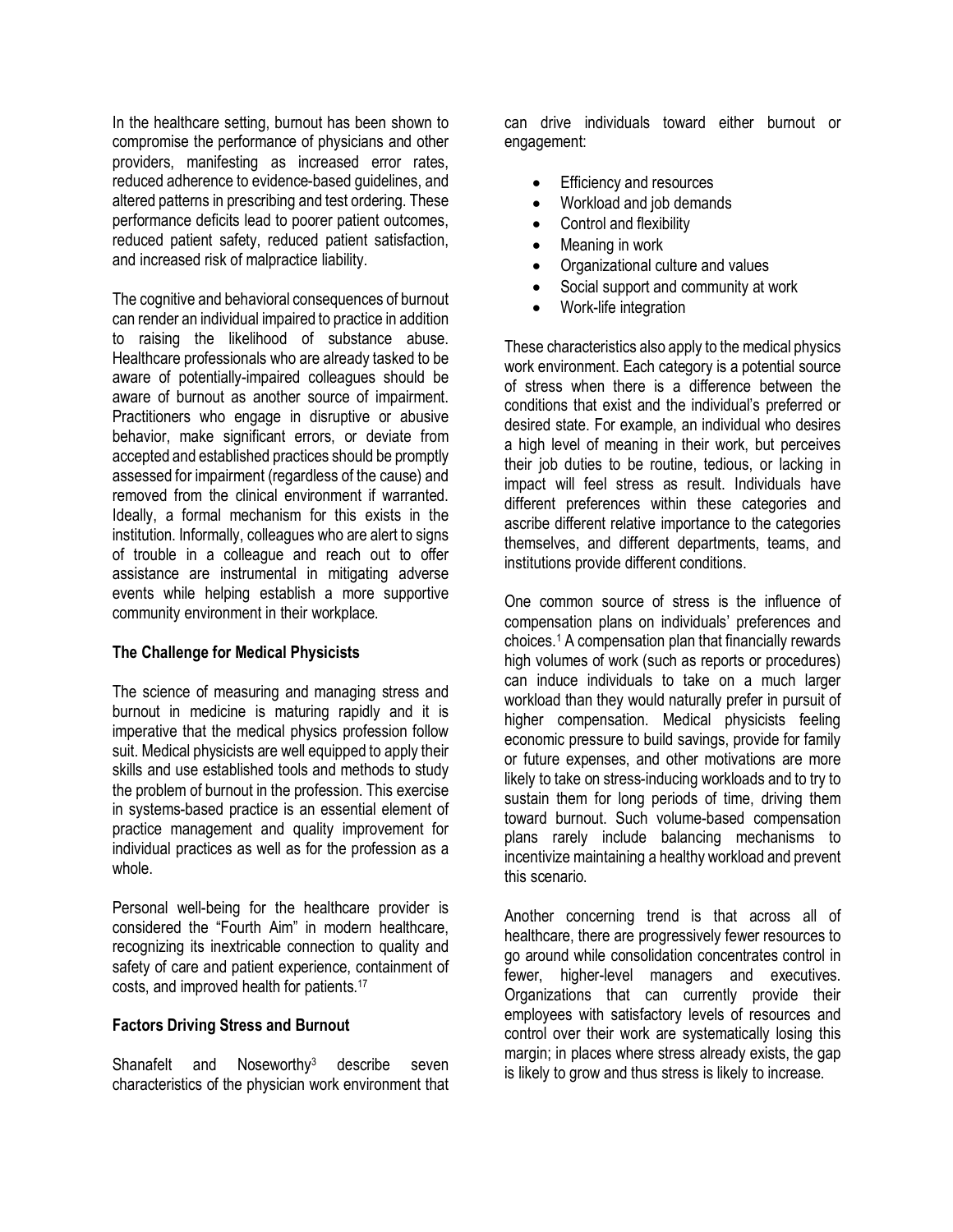#### **Interventions and Solutions**

Many workplace programs to mitigate burnout and promote wellness start from an individually-oriented approach. Wellness programs frequently include education on health-related topics such as diet, exercise, and sleep, programs to promote physical activity using wearable electronic tracking devices, yoga and meditation classes, and training on breathing, relaxation, mindfulness, time management, and so forth. The stated aim of these programs is to build individual resilience. Such programs are an important part of a comprehensive approach, as they reduce the symptoms for individuals experiencing stress and burnout, but they do not, on their own, address the systematic root causes of work-related stress.

An overemphasis on teaching individuals how to better tolerate their stress or adjust their expectations inevitably sends individuals the message that they are at fault for the problem of stress (examples of this messaging abound in popular media<sup>18</sup>); this in turn increases stress due to the cognitive dissonance and moral injury inflicted by feeling like a victim of a flawed system one cannot control, yet being blamed personally for those effects.

As noted earlier, the work environment traits that drive stress often stem from departmental, institutional, or even national trends.3 Individual interventions can help combat the effects of these stressors to some degree, but cannot remove them. Leaders at these levels must recognize the threat of burnout and make decisions (including allocating resources) to improve the alignment between work environments and individuals' ability to work within them at healthy stress levels. To do so effectively, a data-driven approach is needed to justify the changes that will mitigate individuals' stress while supporting the organization's business objectives.

Fortunately, numerous evidence-based, validated tools already exist for assessing stress and burnout in healthcare professionals. These tools have been used in many organizations and benchmarks exist for some medical specialties. It appears to be straightforward to apply these tools to study the current state of burnout in the medical physics profession, for which there is currently no specific data. Studies of the medical physics workforce have already indicated some trends toward high and increasing workplace stress due to inadequate staffing, resource constraints, and high workloads, among other factors.<sup>19</sup> The time has come for the medical physics profession to take initiative to assess the burnout problem and develop solutions; regulatory and accrediting authorities are aware of the problem<sup>20</sup> and the threat to patient safety that it represents, and for the sake of our own professional autonomy and sustainability, we should act before external mandates are imposed upon us.

One promising strategy that aligns improved well-being with other business objectives is the pursuit of improved meaning in work. Research has shown that individuals who spend 20% of their time on work they feel is most meaningful to them experience the maximum degree of satisfaction in their work<sup>1</sup>; spending additional time in high-meaning work does not further increase satisfaction. Technology companies like Google famously provide their employees with 20% "free time" to work in self-directed projects that are most attractive to them. This approach has resulted in high employee engagement, and many projects initiated by employees have resulted in innovative and valuable products for the companies.

# **A Call to Action for Medical Physicists**

The effects of stress and burnout are impacting the medical physicist workforce right now. We must not wait for a high-profile tragedy to compel us to act to remedy the system problems that compromise our health and our professional performance.

As individuals, it is essential that all medical physicists examine the sources of stress in their work environment and consider their impacts. In addition, we must educate ourselves about and be alert for signs of impairment in ourselves and colleagues.

As a professional community, we must:

- develop a scientifically rigorous assessment of burnout in our community;
- justify improvements to reduce stress in conjunction with quality, safety, and cost improvements;
- and advocate for changes in our institutions.

The health and safety of our patients and the future of our profession are depending on us.